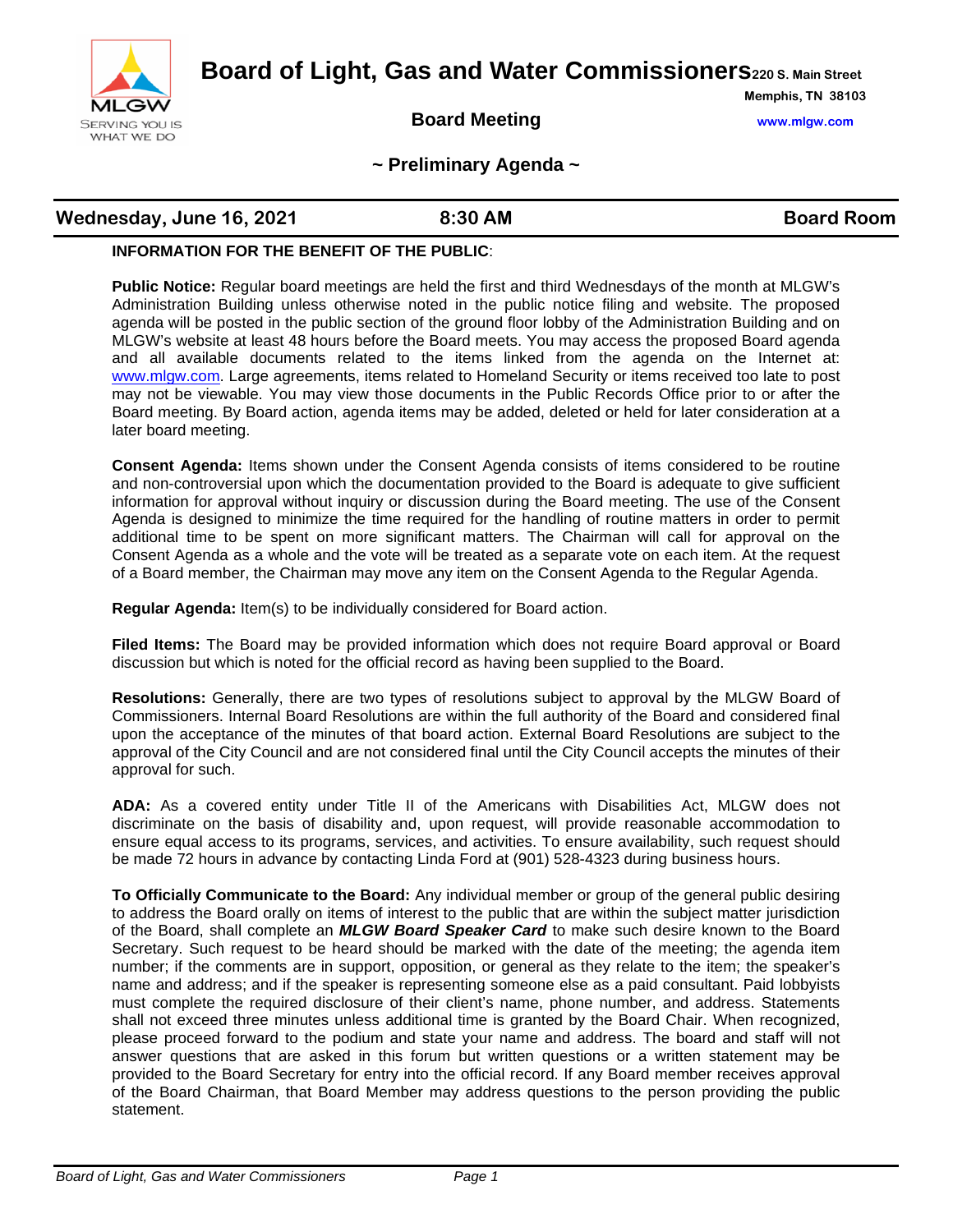#### **CALL TO ORDER AND OPENING REMARKS:** Chairman Graves

#### **PLEDGE OF ALLEGIANCE:** Chairman Graves

**ROLL CALL:** Dana Jeanes

#### **APPROVALS:**

Approve Minutes of the Meeting of June 2, 2021.

#### **CITY COUNCIL ACKNOWLEDGEMENTS & UPDATE:** Dana Jeanes

Receipt of Certified Copies of City Council Resolutions dated June 1, 2021, Items 11 through 28.

#### **PRESENTATIONS:**

(None)

#### **GENERAL STATEMENTS FROM THE PUBLIC:**

- 1) Attendees
- 2) Chairman Graves will read public comments received by e-mail from corpcomm@mlgw.org.

#### **PRESIDENT'S BRIEFING:**

1. Review of Consent Agenda - J. T. Young

(President's Briefing Continued on Page 4)

# **CONSENT AGENDA**

(Items 1 through 13)

## **CHIEF CUSTOMER OFFICER**

1. Resolution approving Change No. 2 to Contract No. 11793, Over-the-Phone Language Interpreter Service with Universe Technical Translation, Incorporated. (This change is to extend the current contract for a one-year term for the period covering August 1, 2021 through July 31, 2022. In addition, this change is to increase the current contract value in the funded amount of \$132,000.00, which includes a 2% annual inflation rate as approved in the contract. These changes are due to the service usage and call volume increasing by various areas at the Division and the community offices' COVID-19 Restrictions.) (Randy Orsby) (REQUIRES CITY COUNCIL APPROVAL)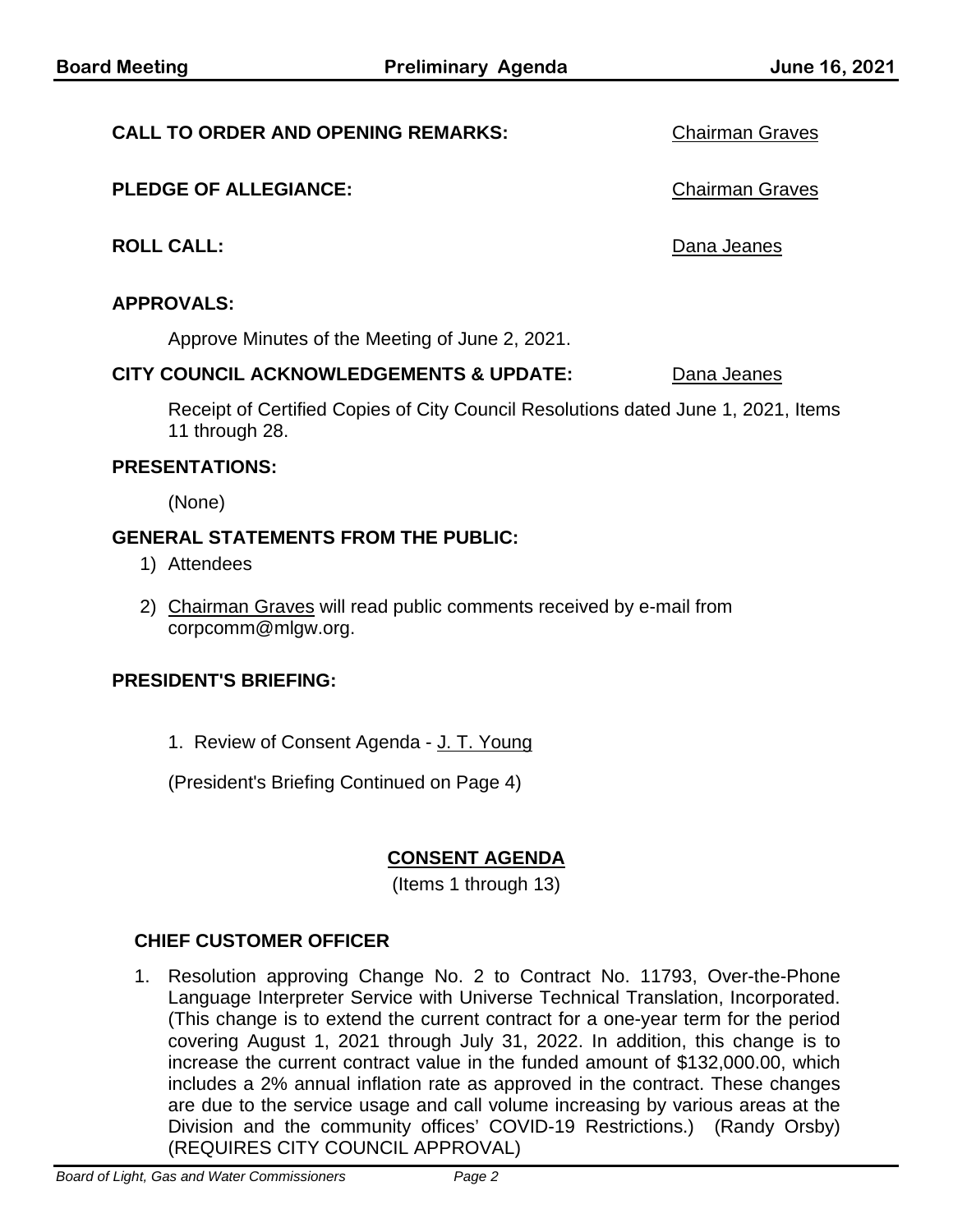## **CHIEF INFORMATION OFFICER**

- 2. Resolution approving Change No. 3 to Contract No. 11594, PowerPlan Maintenance Agreement with PowerPlan, Incorporated, in the funded amount of \$1,671,850.78. (This change is to renew maintenance licenses for a five- year period covering December 19, 2021 through December 18, 2026 in the amount of \$1,387,142.62. In addition, this change is to extend the PowerPlan Advanced Support (AMS) term for the period covering September 30, 2021 through December 18, 2026 in the amount of \$273,420.49 to align the start and end date for both support packages. Lastly, MLGW is paying a pro-rated amount of \$11,287.67 to align the PowerPlan Advanced Support (AMS) term from September 30, 2021 through December 18, 2026. The annual escalation rate fee shall not exceed 3% each year for both support packages. MLGW is also requesting continuous maintenance of the acquired system, which can only be performed by PowerPlan, Incorporated. ) (Randy Orsby) (REQUIRES CITY COUNCIL APPROVAL)
- 3. Resolution approving Change No. 8 to Contract No. 11296, Enterprise GIS Software Selection and Installation with Environmental System Research Institute (ESRI), with no increase in the contract value. (This change is to add 70 ArcGIS Enterprise Field Worker licenses and uncapped ArcGIS Monitor licensing to the current contract at no additional cost. The contract term will remain through December 30, 2022.). MLGW is requesting approval of the acquired system, which can only be performed by ESRI, Incorporated.) (Randy Orsby)
- 4. Resolution approving Change No. 2 to Contract No. 12265 (formerly Purchase Order No. 50107968), Autodesk with DLT Solutions, LLC, in the funded amount of \$106,627.80. (This change is to add 20 Autodesk Software licenses for Substation Engineering. In addition, this contract will now no longer have an annual renewal term and instead will have a three-year subscription term to align the contract start and end dates with the existing enterprise agreement with DLT. The contract value will increase in the funded amount of \$106,627.80. The contract term will remain through April 26, 2024. MLGW is requesting continuous maintenance of the acquired software, which can only be performed by DLT Solutions, LLC.) (Randy Orsby) (REQUIRES CITY COUNCIL APPROVAL)

## **CHIEF PEOPLE OFFICER**

(None)

## **COMMUNITY & EXTERNAL AFFAIRS**

5. Resolution awarding a twenty-four-month purchase order to Mac Papers for customer utility bill envelopes, in the amount of \$381,585.36. (Randy Orsby) (REQUIRES CITY COUNCIL APPROVAL)

# **DESIGN CONSTRUCTION & DELIVERY**

6. Resolution awarding Contract No. 12247, Gas Transmission ROW Mowing and Tree Trimming to ABC Professional Tree Services, Inc. in the funded amount of \$663,400.00. (Randy Orsby) (REQUIRES CITY COUNCIL APPROVAL)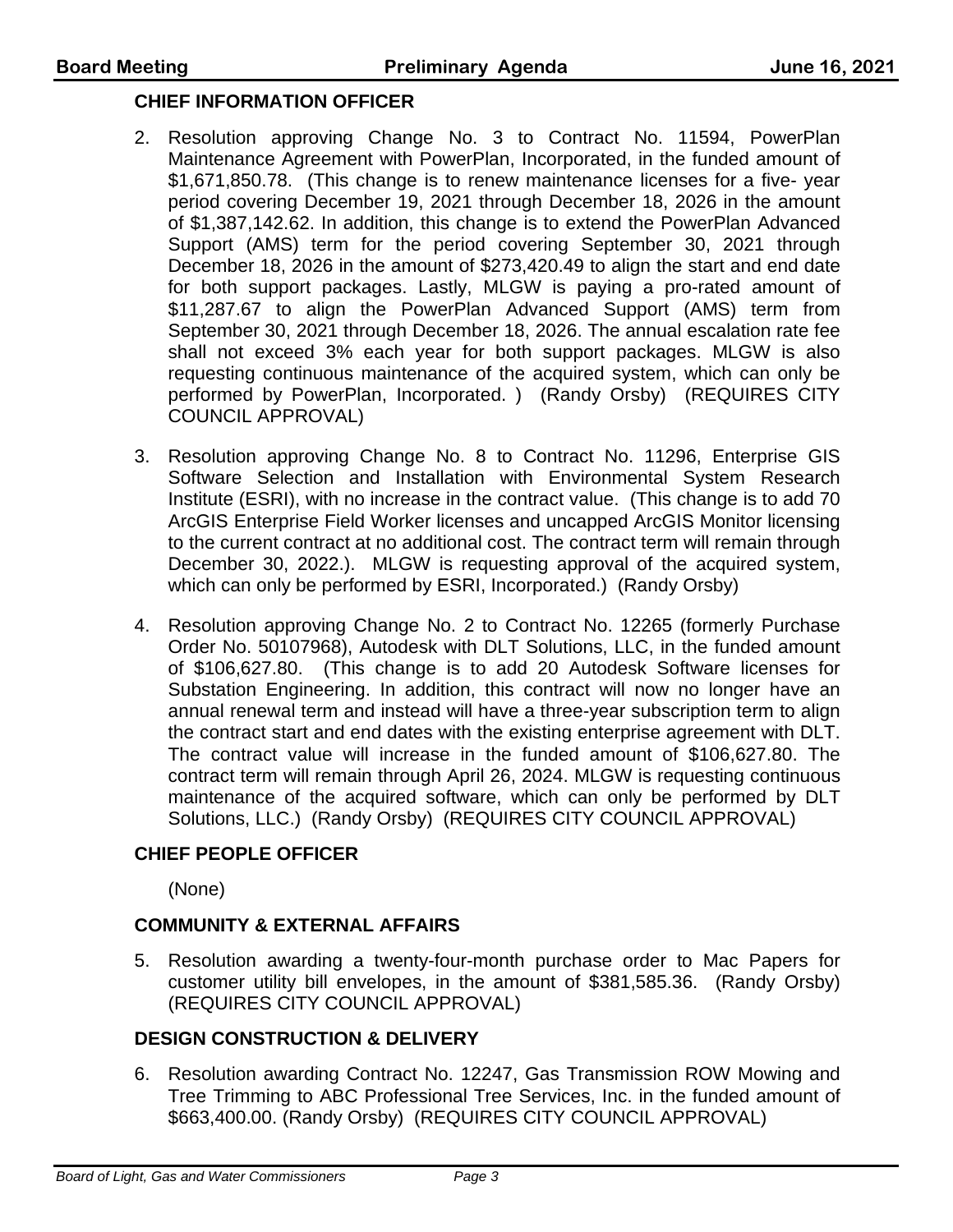7. Resolution awarding Contract No. 12198, Electric Underground Distribution, Splicing and Trenchless Construction to Standard Electric Company, in the funded amount of \$69,744,720.35. (Randy Orsby) (REQUIRES CITY COUNCIL APPROVAL)

# **ENGINEERING & OPERATIONS**

- 8. Resolution awarding a thirty-six-month purchase order to Harcros Chemicals, Inc. for fluorosilicic acid, in the amount of \$951,240.60. (Randy Orsby) (REQUIRES CITY COUNCIL APPROVAL)
- 9. Resolution awarding a purchase order to IAC Supply Solutions, Inc. for replacement of 750 kVA transformers, in the amount of \$76,284.00. (Randy Orsby) (REQUIRES CITY COUNCIL APPROVAL)
- 10. Resolution awarding Contract No. 12227, High Volume Outage Call Management to Intrado Corporation, in the funded amount of \$2,500,000.00. (Randy Orsby) (REQUIRES CITY COUNCIL APPROVAL)
- 11. Resolution approving Change No. 1 to Contract No. 11817, High Volume Outage Call Management with Intrado Interactive Services Corporation, in the funded amount of \$300,000.00. (This change is to extend the current contract through August 31, 2021, with no increase in the current rates, to allow time to secure a new contract.) (Randy Orsby) (REQUIRES CITY COUNCIL APPROVAL)
- 12. Resolution awarding a purchase order to Brighter Days and Nites, Inc. for drain valves and actuators, in the amount of \$124,790.00 . (Randy Orsby) (REQUIRES CITY COUNCIL APPROVAL)

# **PRESIDENT**

(None)

# **SVP, CFO & CAO, FINANCE**

(None)

# **SVP, CHIEF OPERATING OFFICER**

(None)

## **SHARED SERVICES**

13. Resolution approving Change No. 2 to Contract No. 12017, Security Automation Installation and Service Agreement with Access Control Integration, Inc., in the funded amount of \$100,000.00. (This change is to ratify and renew the current contract for the second of three additional one-year terms covering the period of July 10, 2021 through July 9, 2022. This renewal also include changes in the product line due to discontinued products by the manufacturer.) (Randy Orsby) (REQUIRES CITY COUNCIL APPROVAL)